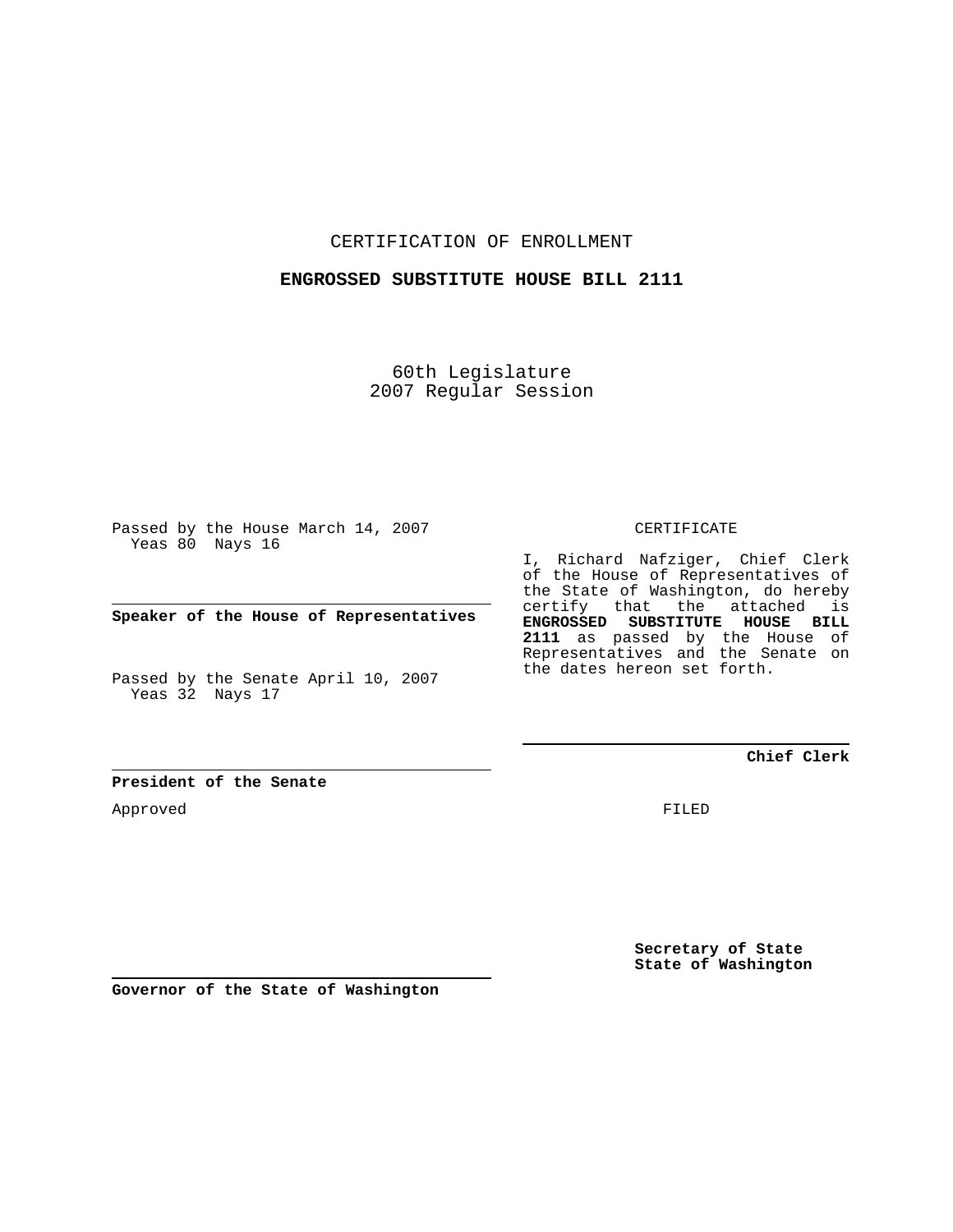# **ENGROSSED SUBSTITUTE HOUSE BILL 2111** \_\_\_\_\_\_\_\_\_\_\_\_\_\_\_\_\_\_\_\_\_\_\_\_\_\_\_\_\_\_\_\_\_\_\_\_\_\_\_\_\_\_\_\_\_

\_\_\_\_\_\_\_\_\_\_\_\_\_\_\_\_\_\_\_\_\_\_\_\_\_\_\_\_\_\_\_\_\_\_\_\_\_\_\_\_\_\_\_\_\_

Passed Legislature - 2007 Regular Session

## **State of Washington 60th Legislature 2007 Regular Session**

**By** House Committee on Commerce & Labor (originally sponsored by Representatives Williams, Conway, Wood, Green, Moeller, Darneille, Miloscia, Dickerson, P. Sullivan, Morrell, McDermott, Grant, Hudgins, Simpson and Ormsby)

READ FIRST TIME 02/28/07.

 AN ACT Relating to making the governor the public employer of adult family home providers; amending RCW 41.56.030, 41.56.113, 41.04.810, 43.01.047, and 70.128.040; reenacting and amending RCW 70.128.010; adding a new section to chapter 41.56 RCW; adding a new section to chapter 70.128 RCW; and creating new sections.

BE IT ENACTED BY THE LEGISLATURE OF THE STATE OF WASHINGTON:

## **PART I - COLLECTIVE BARGAINING**

 NEW SECTION. **Sec. 1.** A new section is added to chapter 41.56 RCW to read as follows:

 (1) In addition to the entities listed in RCW 41.56.020, this chapter applies to the governor with respect to adult family home providers. Solely for the purposes of collective bargaining and as expressly limited under subsections (2) and (3) of this section, the governor is the public employer of adult family home providers who, solely for the purposes of collective bargaining, are public employees. The public employer shall be represented for bargaining purposes by the governor or the governor's designee.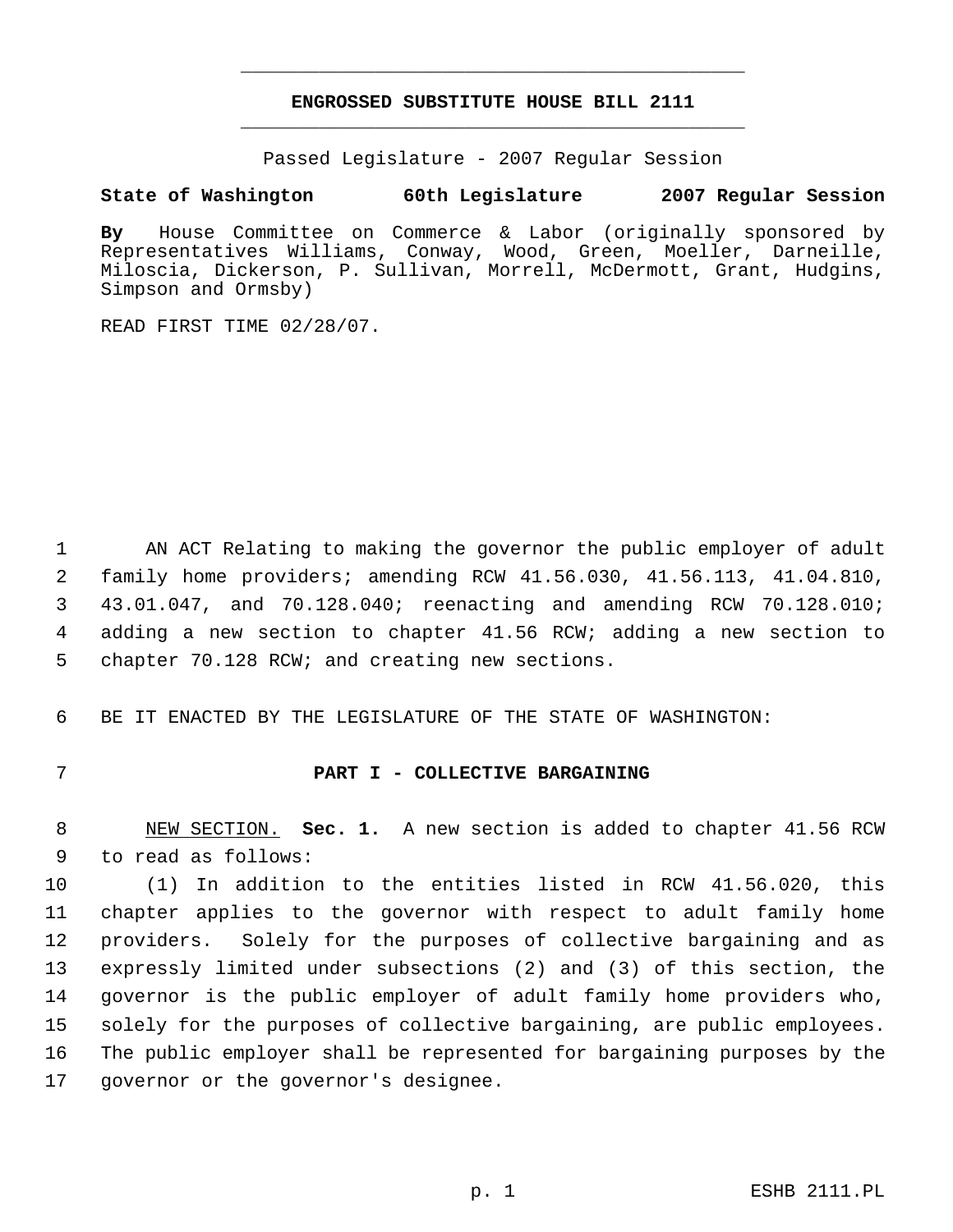(2) There shall be collective bargaining, as defined in RCW 41.56.030, between the governor and adult family home providers, except as follows:

 (a) A statewide unit of all adult family home providers is the only unit appropriate for purposes of collective bargaining under RCW 41.56.060.

 (b) The exclusive bargaining representative of adult family home providers in the unit specified in (a) of this subsection shall be the representative chosen in an election conducted pursuant to RCW 41.56.070.

 Bargaining authorization cards furnished as the showing of interest in support of any representation petition or motion for intervention filed under this section shall be exempt from disclosure under chapter 42.56 RCW.

 (c) Notwithstanding the definition of "collective bargaining" in RCW 41.56.030(4), the scope of collective bargaining for adult family home providers under this section shall be limited solely to: (i) Economic compensation, such as manner and rate of subsidy and reimbursement, including tiered reimbursements; (ii) health and welfare benefits; (iii) professional development and training; (iv) labor- management committees; (v) grievance procedures; and (vi) other economic matters. Retirement benefits shall not be subject to collective bargaining. By such obligation neither party shall be compelled to agree to a proposal or be required to make a concession unless otherwise provided in this chapter.

 (d) In addition to the entities listed in the mediation and interest arbitration provisions of RCW 41.56.430 through 41.56.470 and 41.56.480, the provisions apply to the governor or the governor's designee and the exclusive bargaining representative of adult family home providers, except that:

 (i) In addition to the factors to be taken into consideration by an interest arbitration panel under RCW 41.56.465, the panel shall consider the financial ability of the state to pay for the compensation and benefit provisions of a collective bargaining agreement.

 (ii) The decision of the arbitration panel is not binding on the legislature and, if the legislature does not approve the request for funds necessary to implement the compensation and benefit provisions of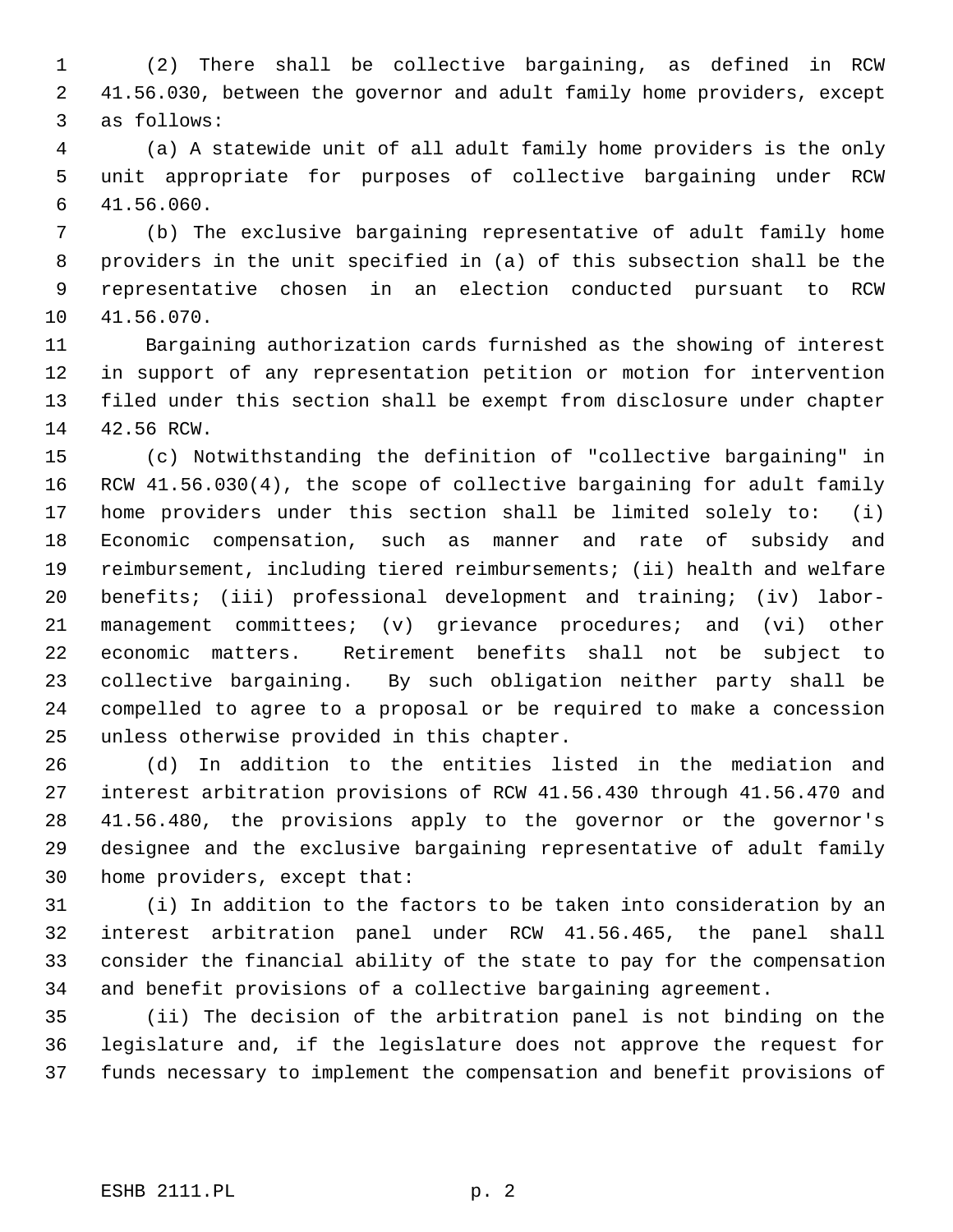the arbitrated collective bargaining agreement, the decision is not binding on the state.

(e) Adult family home providers do not have the right to strike.

 (3) Adult family home providers who are public employees solely for the purposes of collective bargaining under subsection (1) of this section are not, for that reason, employees of the state for any other purpose. This section applies only to the governance of the collective bargaining relationship between the employer and adult family home providers as provided in subsections (1) and (2) of this section.

(4) This section does not create or modify:

 (a) The department's authority to establish a plan of care for each consumer or its core responsibility to manage long-term care services under chapter 70.128 RCW, including determination of the level of care that each consumer is eligible to receive. However, at the request of the exclusive bargaining representative, the governor or the governor's designee appointed under chapter 41.80 RCW shall engage in collective bargaining, as defined in RCW 41.56.030(4), with the exclusive bargaining representative over how the department's core responsibility affects hours of work for adult family home providers. This subsection shall not be interpreted to require collective bargaining over an individual consumer's plan of care;

 (b) The department's obligation to comply with the federal medicaid statute and regulations and the terms of any community-based waiver granted by the federal department of health and human services and to ensure federal financial participation in the provision of the services;

 (c) The legislature's right to make programmatic modifications to the delivery of state services under chapter 70.128 RCW, including standards of eligibility of consumers and adult family home providers participating in the programs under chapter 70.128 RCW, and the nature of services provided. The governor shall not enter into, extend, or renew any agreement under this chapter that does not expressly reserve 33 the legislative rights described in this subsection  $(4)(c)i$ 

 (d) The residents', parents', or legal guardians' right to choose 35 and terminate the services of any licensed adult family home provider; and

(e) RCW 43.43.832, 43.20A.205, or 74.15.130.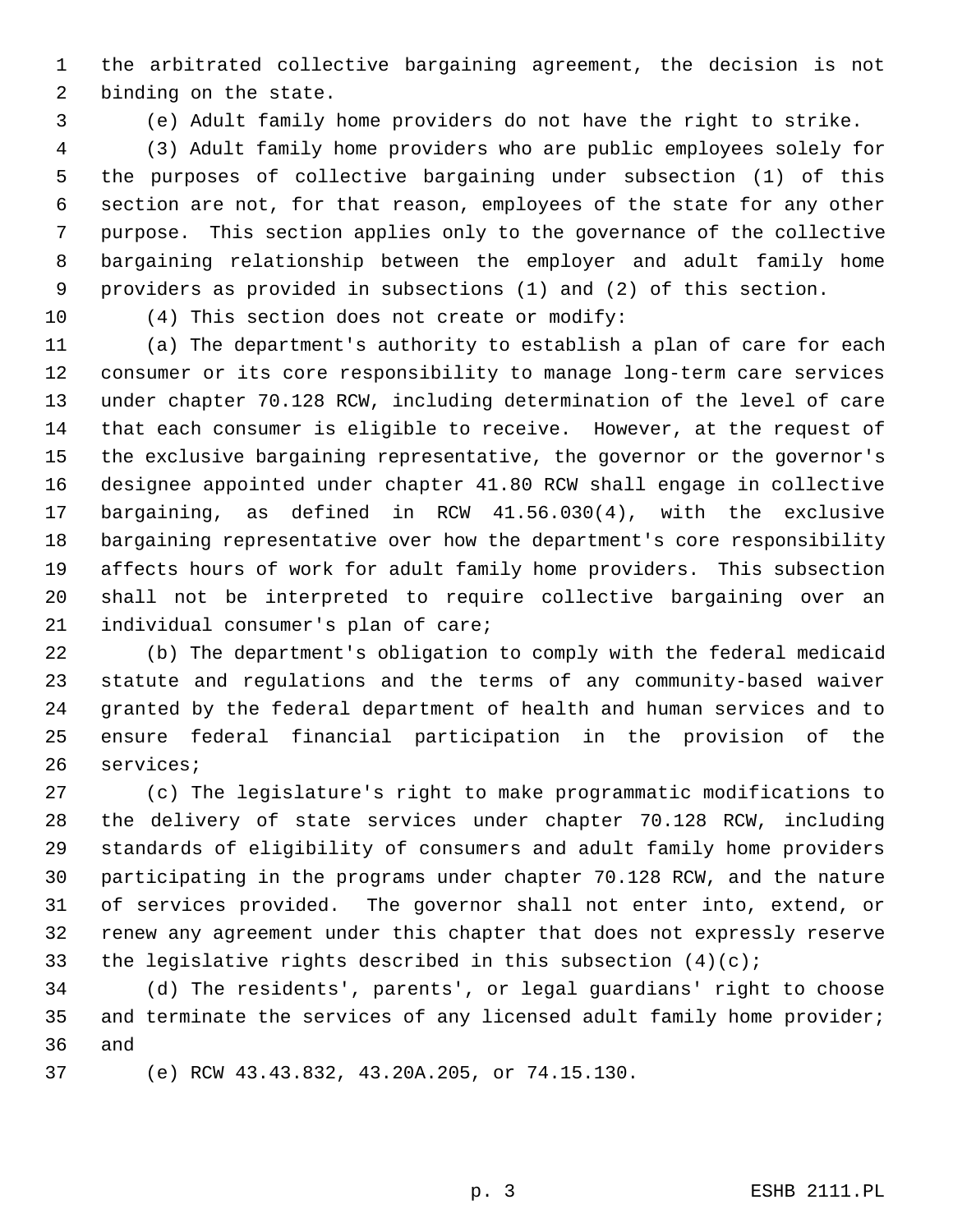(5) Upon meeting the requirements of subsection (6) of this section, the governor must submit, as a part of the proposed biennial or supplemental operating budget submitted to the legislature under RCW 43.88.030, a request for funds necessary to implement the compensation and benefit provisions of a collective bargaining agreement entered into under this section or for legislation necessary to implement the agreement.

 (6) A request for funds necessary to implement the compensation and benefit provisions of a collective bargaining agreement entered into under this section shall not be submitted by the governor to the legislature unless the request has been:

 (a) Submitted to the director of financial management by October 1st prior to the legislative session at which the requests are to be considered; and

 (b) Certified by the director of financial management as financially feasible for the state or reflective of a binding decision of an arbitration panel reached under subsection (2)(d) of this section.

 (7) The legislature must approve or reject the submission of the request for funds as a whole. If the legislature rejects or fails to act on the submission, any collective bargaining agreement must be reopened for the sole purpose of renegotiating the funds necessary to implement the agreement.

 (8) If, after the compensation and benefit provisions of an agreement are approved by the legislature, a significant revenue shortfall occurs resulting in reduced appropriations, as declared by proclamation of the governor or by resolution of the legislature, both parties shall immediately enter into collective bargaining for a mutually agreed upon modification of the agreement.

 (9) After the expiration date of any collective bargaining agreement entered into under this section, all of the terms and conditions specified in the agreement remain in effect until the effective date of a subsequent agreement, not to exceed one year from the expiration date stated in the agreement.

 (10) In enacting this section, the legislature intends to provide state action immunity under federal and state antitrust laws for the joint activities of adult family home providers and their exclusive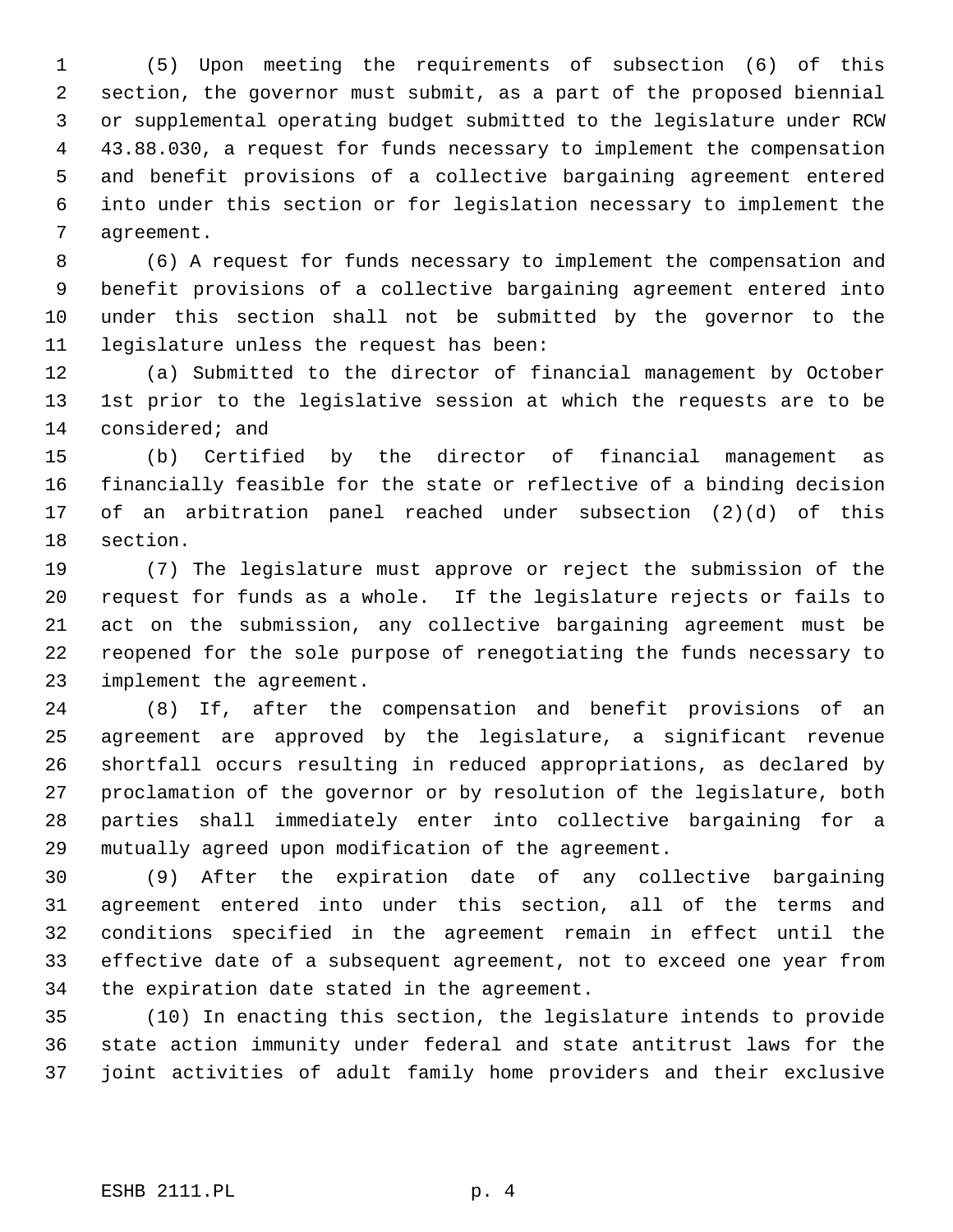bargaining representative to the extent the activities are authorized

by this chapter.

 **Sec. 2.** RCW 41.56.030 and 2006 c 54 s 2 are each amended to read as follows:

As used in this chapter:

 (1) "Public employer" means any officer, board, commission, council, or other person or body acting on behalf of any public body governed by this chapter, or any subdivision of such public body. For the purposes of this section, the public employer of district court or superior court employees for wage-related matters is the respective county legislative authority, or person or body acting on behalf of the legislative authority, and the public employer for nonwage-related matters is the judge or judge's designee of the respective district court or superior court.

 (2) "Public employee" means any employee of a public employer except any person (a) elected by popular vote, or (b) appointed to office pursuant to statute, ordinance or resolution for a specified term of office as a member of a multimember board, commission, or committee, whether appointed by the executive head or body of the public employer, or (c) whose duties as deputy, administrative assistant or secretary necessarily imply a confidential relationship to (i) the executive head or body of the applicable bargaining unit, or (ii) any person elected by popular vote, or (iii) any person appointed to office pursuant to statute, ordinance or resolution for a specified term of office as a member of a multimember board, commission, or committee, whether appointed by the executive head or body of the public employer, or (d) who is a court commissioner or a court magistrate of superior court, district court, or a department of a district court organized under chapter 3.46 RCW, or (e) who is a personal assistant to a district court judge, superior court judge, or court commissioner. For the purpose of (e) of this subsection, no more than one assistant for each judge or commissioner may be excluded from a bargaining unit.

 (3) "Bargaining representative" means any lawful organization which has as one of its primary purposes the representation of employees in their employment relations with employers.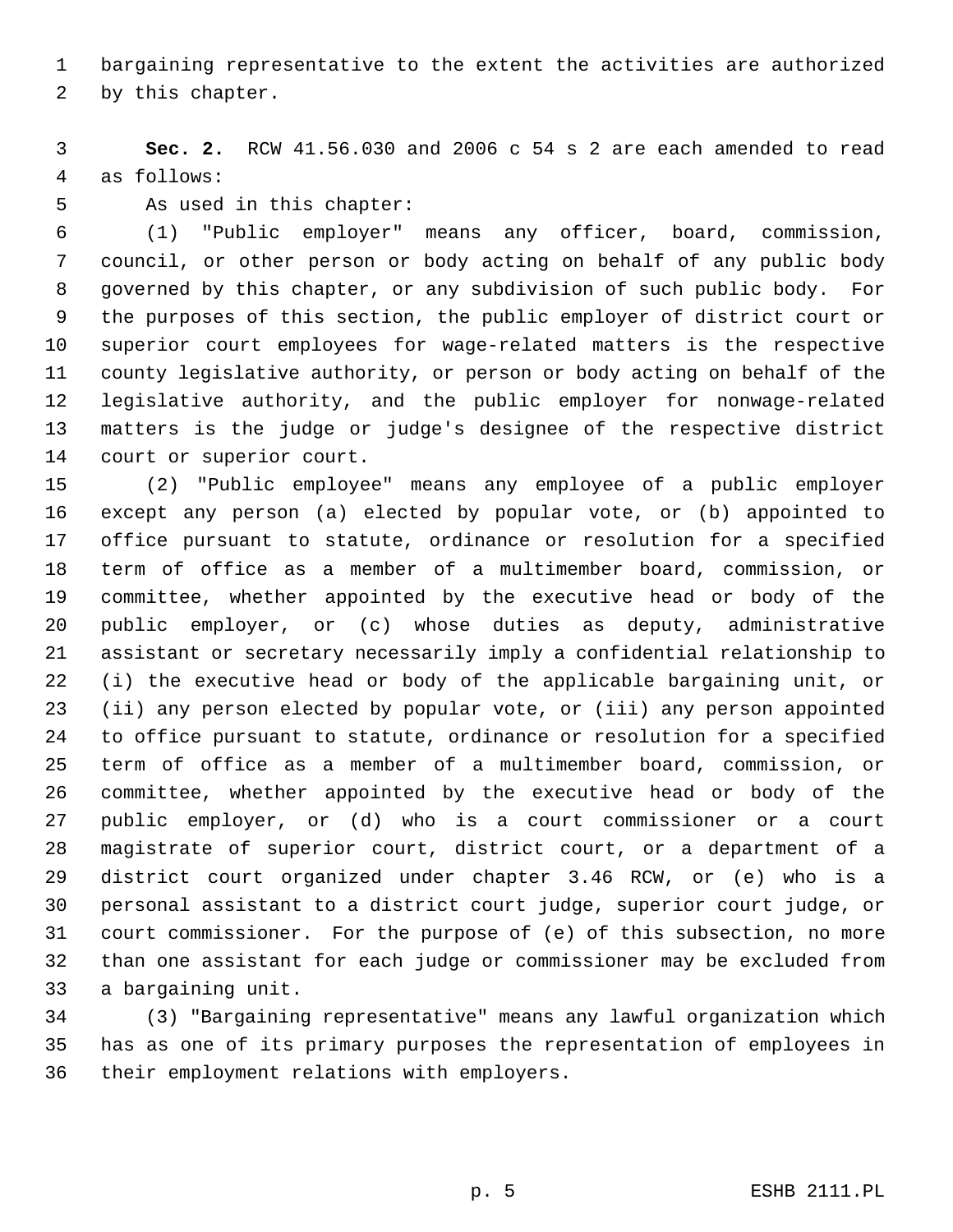(4) "Collective bargaining" means the performance of the mutual obligations of the public employer and the exclusive bargaining representative to meet at reasonable times, to confer and negotiate in good faith, and to execute a written agreement with respect to grievance procedures and collective negotiations on personnel matters, including wages, hours and working conditions, which may be peculiar to an appropriate bargaining unit of such public employer, except that by such obligation neither party shall be compelled to agree to a proposal or be required to make a concession unless otherwise provided in this chapter.

(5) "Commission" means the public employment relations commission.

 (6) "Executive director" means the executive director of the commission.

 (7) "Uniformed personnel" means: (a) Law enforcement officers as defined in RCW 41.26.030 employed by the governing body of any city or town with a population of two thousand five hundred or more and law enforcement officers employed by the governing body of any county with a population of ten thousand or more; (b) correctional employees who are uniformed and nonuniformed, commissioned and noncommissioned security personnel employed in a jail as defined in RCW 70.48.020(5), by a county with a population of seventy thousand or more, and who are trained for and charged with the responsibility of controlling and maintaining custody of inmates in the jail and safeguarding inmates from other inmates; (c) general authority Washington peace officers as defined in RCW 10.93.020 employed by a port district in a county with a population of one million or more; (d) security forces established under RCW 43.52.520; (e) fire fighters as that term is defined in RCW 41.26.030; (f) employees of a port district in a county with a population of one million or more whose duties include crash fire rescue or other fire fighting duties; (g) employees of fire departments of public employers who dispatch exclusively either fire or emergency medical services, or both; or (h) employees in the several classes of advanced life support technicians, as defined in RCW 18.71.200, who are employed by a public employer.

 (8) "Institution of higher education" means the University of Washington, Washington State University, Central Washington University, Eastern Washington University, Western Washington University, The Evergreen State College, and the various state community colleges.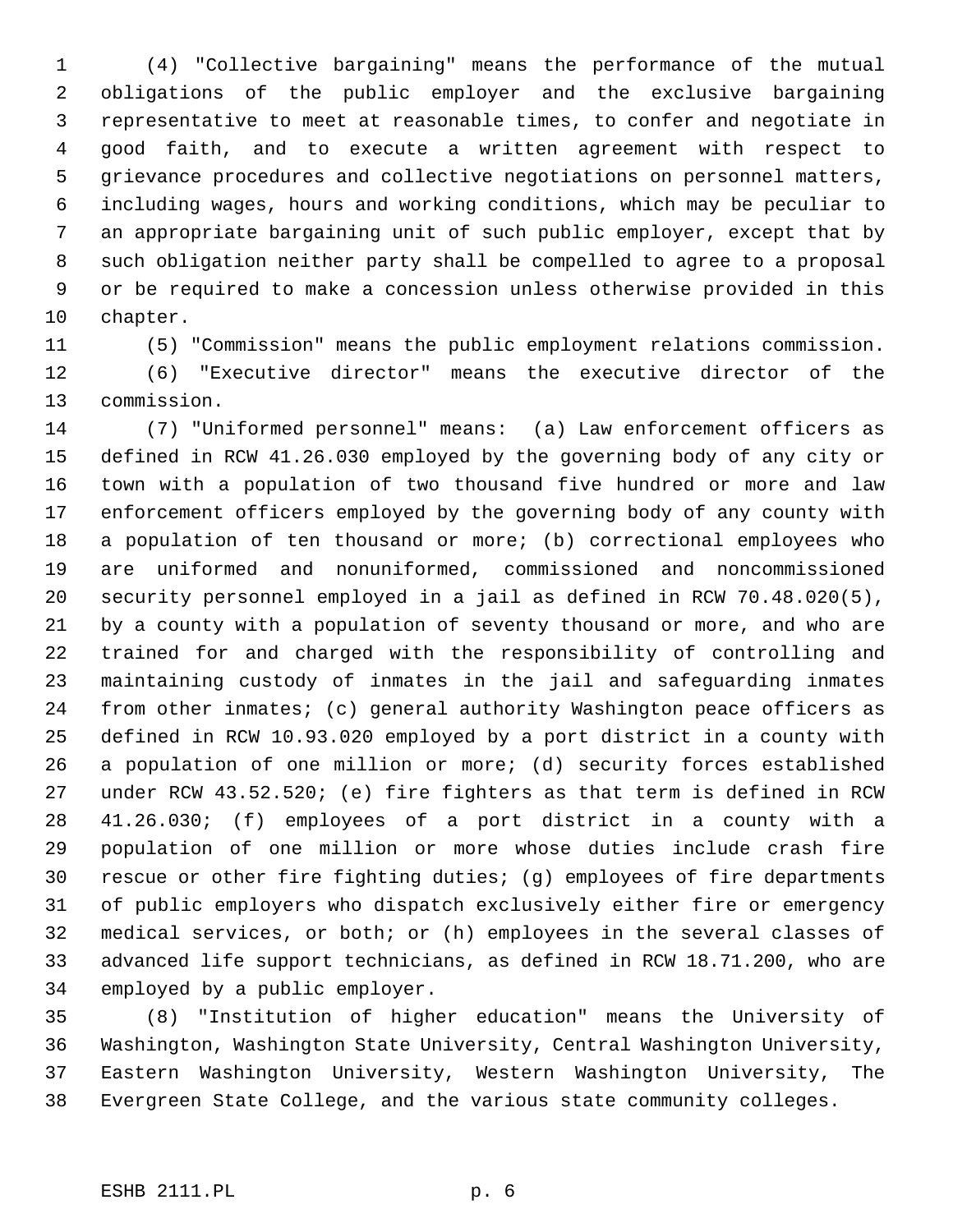(9) "Home care quality authority" means the authority under chapter 74.39A RCW.

 (10) "Individual provider" means an individual provider as defined in RCW 74.39A.240(4) who, solely for the purposes of collective bargaining, is a public employee as provided in RCW 74.39A.270.

 (11) "Child care subsidy" means a payment from the state through a child care subsidy program established pursuant to RCW 74.12.340 or 74.08A.340, 45 C.F.R. Sec. 98.1 through 98.17, or any successor program.

 (12) "Family child care provider" means a person who: (a) Provides regularly scheduled care for a child or children in the home of the provider or in the home of the child or children for periods of less than twenty-four hours or, if necessary due to the nature of the parent's work, for periods equal to or greater than twenty-four hours; (b) receives child care subsidies; and (c) is either licensed by the state under RCW 74.15.030 or is exempt from licensing under chapter 74.15 RCW.

 (13) "Adult family home provider" means a provider as defined in RCW 70.128.010 who receives payments from the medicaid and state-funded long-term care programs.

 **Sec. 3.** RCW 41.56.113 and 2006 c 54 s 3 are each amended to read as follows:

 (1) Upon the written authorization of an individual provider (( $\theta$ r)), a family child care provider, or an adult family home provider within the bargaining unit and after the certification or recognition of the bargaining unit's exclusive bargaining representative, the state as payor, but not as the employer, shall, subject to subsection (3) of this section, deduct from the payments to an individual provider (( $\theta$ r)), a family child care provider, or an adult family home provider the monthly amount of dues as certified by the secretary of the exclusive bargaining representative and shall transmit the same to the treasurer of the exclusive bargaining representative.

 (2) If the governor and the exclusive bargaining representative of 34 a bargaining unit of individual providers  $((\theta \hat{r}))$ , family child care providers, or adult family home providers enter into a collective bargaining agreement that: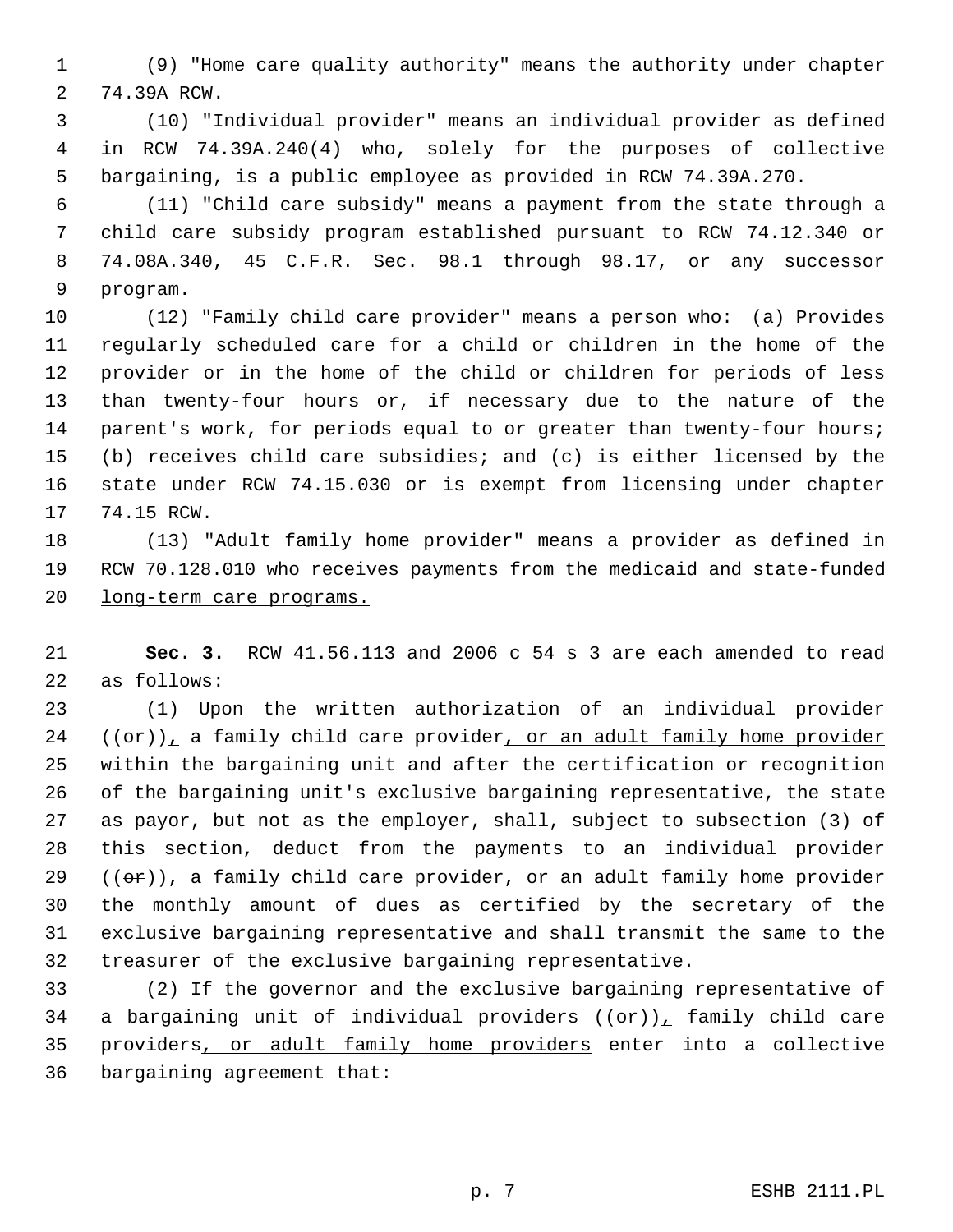(a) Includes a union security provision authorized in RCW 41.56.122, the state as payor, but not as the employer, shall, subject to subsection (3) of this section, enforce the agreement by deducting from the payments to bargaining unit members the dues required for membership in the exclusive bargaining representative, or, for nonmembers thereof, a fee equivalent to the dues; or

 (b) Includes requirements for deductions of payments other than the deduction under (a) of this subsection, the state, as payor, but not as the employer, shall, subject to subsection (3) of this section, make such deductions upon written authorization of the individual provider  $((or the))_1$  family child care provider, or adult family home provider.

 (3)(a) The initial additional costs to the state in making 13 deductions from the payments to individual providers  $((\theta \hat{r}))$ , family child care providers, and adult family home providers under this section shall be negotiated, agreed upon in advance, and reimbursed to the state by the exclusive bargaining representative.

 (b) The allocation of ongoing additional costs to the state in 18 making deductions from the payments to individual providers  $((\theta \cdot \mathbf{r}))$ 19 family child care providers, or adult family home providers under this section shall be an appropriate subject of collective bargaining between the exclusive bargaining representative and the governor unless prohibited by another statute. If no collective bargaining agreement containing a provision allocating the ongoing additional cost is entered into between the exclusive bargaining representative and the governor, or if the legislature does not approve funding for the 26 collective bargaining agreement as provided in RCW 74.39A.300  $((\theta \cdot \mathbf{r}))$ 27 41.56.028, or section 1 of this act, as applicable, the ongoing additional costs to the state in making deductions from the payments to 29 individual providers  $((\theta \hat{r}))_T$  family child care providers, or adult 30 family home providers under this section shall be negotiated, agreed upon in advance, and reimbursed to the state by the exclusive bargaining representative.

 (4) The governor and the exclusive bargaining representative of a bargaining unit of family child care providers may not enter into a collective bargaining agreement that contains a union security provision unless the agreement contains a process, to be administered by the exclusive bargaining representative of a bargaining unit of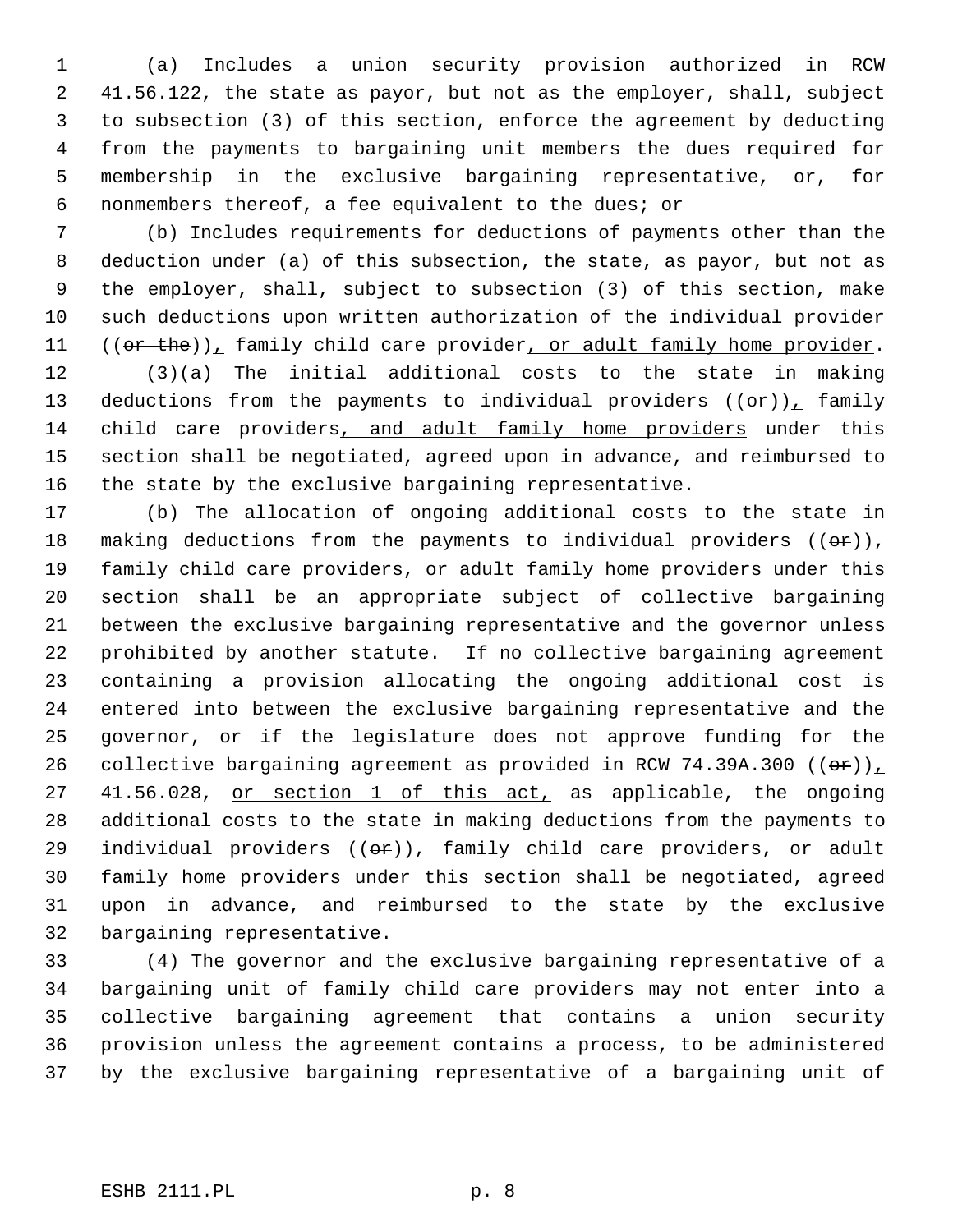family child care providers, for hardship dispensation for license- exempt family child care providers who are also temporary assistance for needy families recipients or WorkFirst participants.

 **Sec. 4.** RCW 41.04.810 and 2006 c 54 s 4 are each amended to read as follows:

 Individual providers, as defined in RCW 74.39A.240, ((and)) family child care providers, as defined in RCW 41.56.030, and adult family 8 home providers, as defined in RCW 41.56.030, are not employees of the state or any of its political subdivisions and are specifically and entirely excluded from all provisions of this title, except as provided 11 in RCW 74.39A.270  $((and))_1$  41.56.028, and section 1 of this act.

 **Sec. 5.** RCW 43.01.047 and 2006 c 54 s 5 are each amended to read as follows:

 RCW 43.01.040 through 43.01.044 do not apply to individual 15 providers under RCW 74.39A.220 through 74.39A.300 ((or to)), family 16 child care providers under RCW 41.56.028, or adult family home providers under section 1 of this act.

# **PART II - NEGOTIATED RULE MAKING**

 NEW SECTION. **Sec. 6.** A new section is added to chapter 70.128 RCW to read as follows:

 (1) Solely for the purposes of negotiated rule making pursuant to RCW 34.05.310(2)(a) and 70.128.040, a statewide unit of all adult family home licensees is appropriate. As of the effective date of this section, the exclusive representative of adult family home licensees in the statewide unit shall be the organization certified by the American arbitration association as the sole representative after the association conducts a cross-check comparing authorization cards against the department of social and health services' records and finds that majority support for the organization exists. If adult family home licensees seek to select a different representative thereafter, the adult family home licensees may request that the American arbitration association conduct an election and certify the results of the election.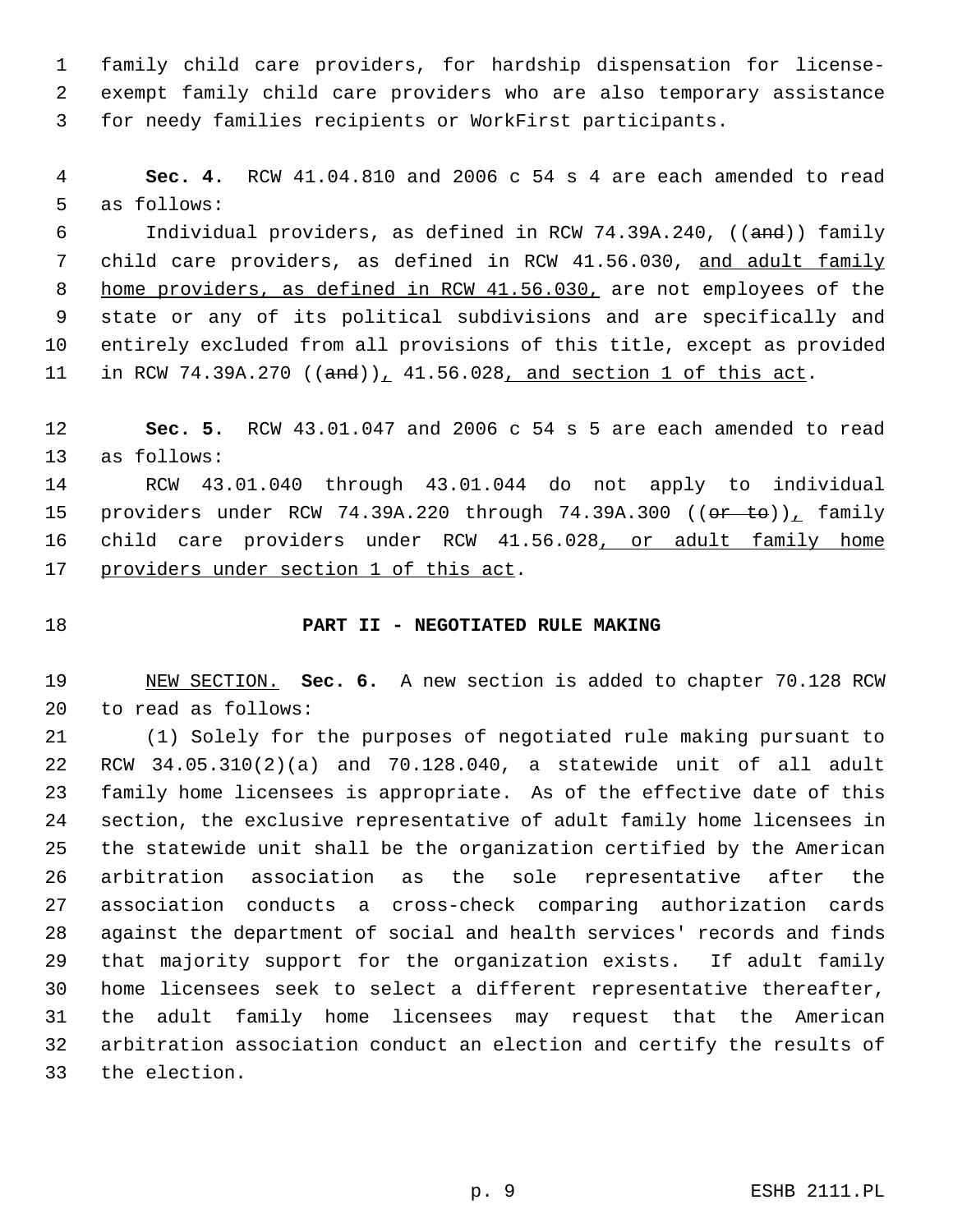(2) In enacting this section, the legislature intends to provide state action immunity under federal and state antitrust laws for the joint activities of licensees and their exclusive representative to the extent such activities are authorized by this chapter.

 **Sec. 7.** RCW 70.128.010 and 2001 c 319 s 6 and 2001 c 319 s 2 are each reenacted and amended to read as follows:

 Unless the context clearly requires otherwise, the definitions in this section apply throughout this chapter.

 (1) "Adult family home" means a residential home in which a person or persons provide personal care, special care, room, and board to more than one but not more than six adults who are not related by blood or marriage to the person or persons providing the services.

 (2) "Provider" means any person who is licensed under this chapter to operate an adult family home. For the purposes of this section, "person" means any individual, partnership, corporation, association, or limited liability company.

 (3) "Department" means the department of social and health services.

 (4) "Resident" means an adult in need of personal or special care in an adult family home who is not related to the provider.

 (5) "Adults" means persons who have attained the age of eighteen years.

(6) "Home" means an adult family home.

 (7) "Imminent danger" means serious physical harm to or death of a resident has occurred, or there is a serious threat to resident life, health, or safety.

 (8) "Special care" means care beyond personal care as defined by the department, in rule.

 (9) "Capacity" means the maximum number of persons in need of personal or special care permitted in an adult family home at a given time. This number shall include related children or adults in the home and who received special care.

 (10) "Resident manager" means a person employed or designated by the provider to manage the adult family home.

 (11) "Adult family home licensee" means a provider as defined in this section who does not receive payments from the medicaid and state-funded long-term care programs.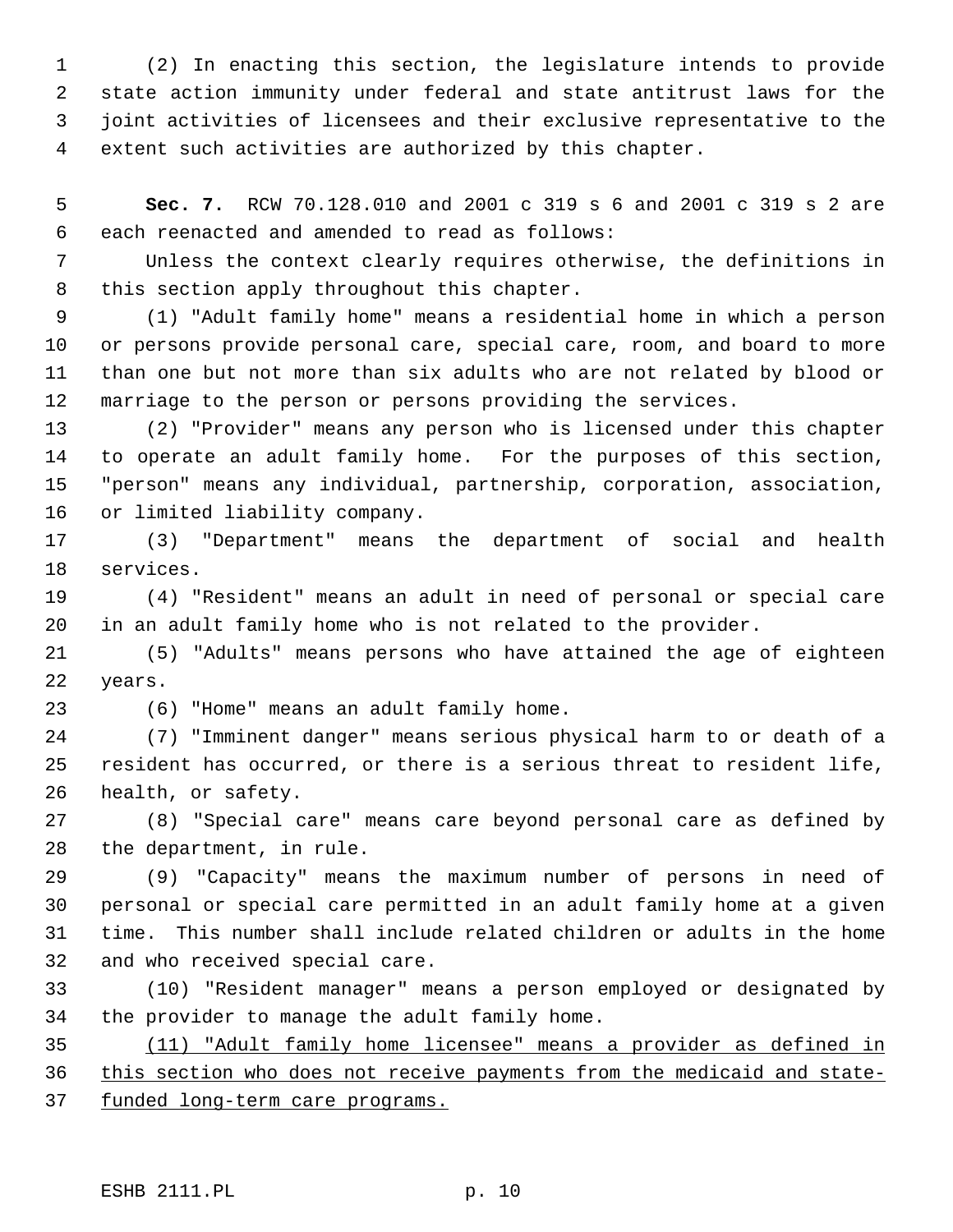**Sec. 8.** RCW 70.128.040 and 1995 c 260 s 3 are each amended to read as follows:

 (1) The department shall adopt rules and standards with respect to adult family homes and the operators thereof to be licensed under this chapter to carry out the purposes and requirements of this chapter. The rules and standards relating to applicants and operators shall address the differences between individual providers and providers that are partnerships, corporations, associations, or companies. The rules and standards shall also recognize and be appropriate to the different needs and capacities of the various populations served by adult family 11 homes such as but not limited to  $((the e))$  persons who are 12 developmentally disabled ((and the)) or elderly. In developing rules and standards the department shall recognize the residential family- like nature of adult family homes and not develop rules and standards which by their complexity serve as an overly restrictive barrier to the development of the adult family homes in the state. Procedures and forms established by the department shall be developed so they are easy to understand and comply with. Paper work requirements shall be minimal. Easy to understand materials shall be developed for applicants and providers explaining licensure requirements and procedures.

 (2)(a) In developing the rules and standards, the department shall consult with all divisions and administrations within the department serving the various populations living in adult family homes, including the division of developmental disabilities and the aging and adult services administration. Involvement by the divisions and administration shall be for the purposes of assisting the department to develop rules and standards appropriate to the different needs and capacities of the various populations served by adult family homes. During the initial stages of development of proposed rules, the department shall provide notice of development of the rules to organizations representing adult family homes and their residents, and other groups that the department finds appropriate. The notice shall state the subject of the rules under consideration and solicit written recommendations regarding their form and content.

 (b) In addition, the department shall engage in negotiated rule making pursuant to RCW 34.05.310(2)(a) with the exclusive